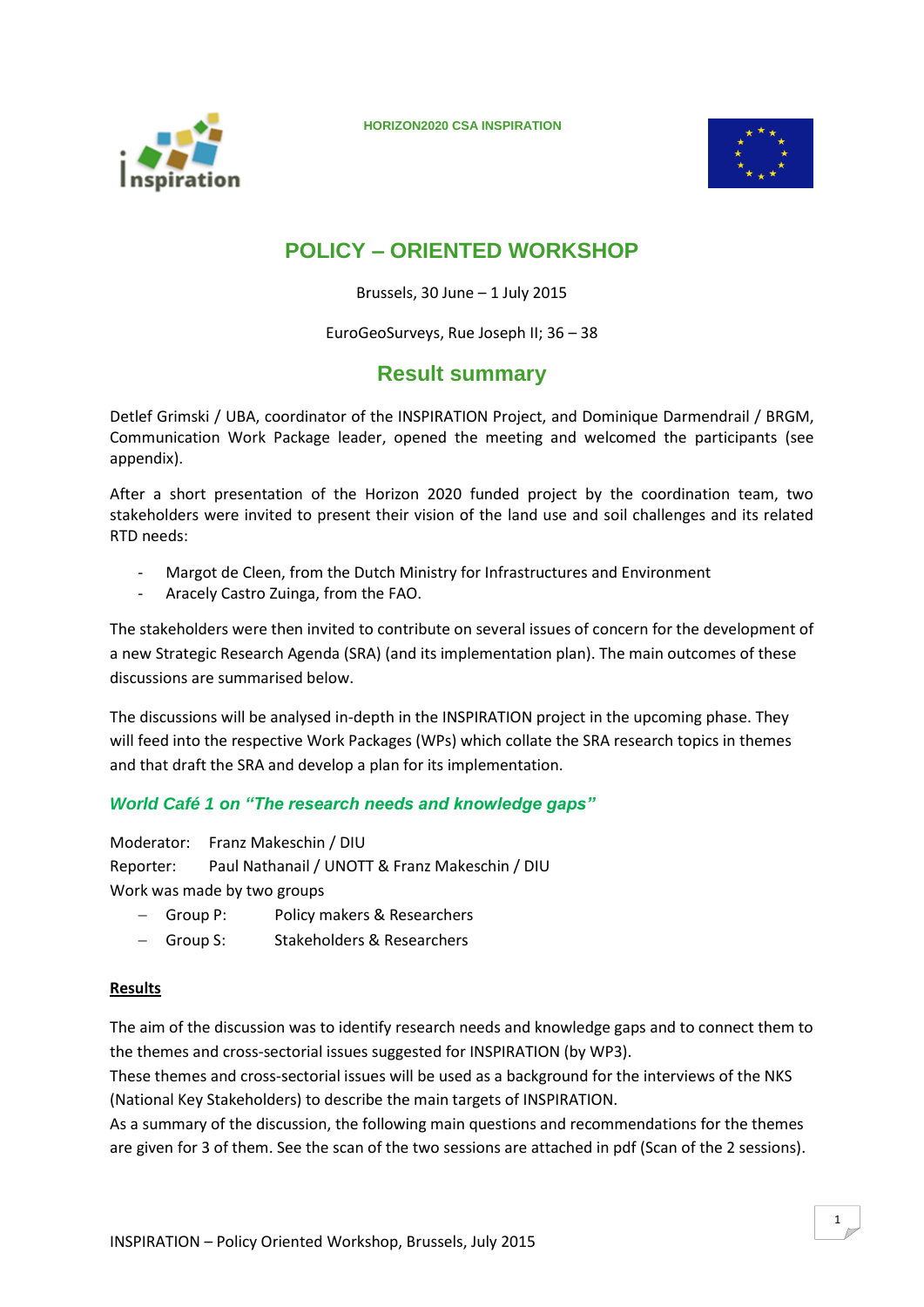#### **Natural resources demand and efficiency:**

- Demand for key indicators and soil functions within ecosystem services concept,
- $-I$  Identify and agree on key indicators to maintain soil functions,
- Need for integration of soil & water & sediment indicators within heterogeneity and scales of landscapes,
- Target specific soil types / soil landscapes for ecosystems (soil functional diversity),
- $-I$ ntegration of soil productivity & added value of ecosystem services,
- Land use type & provision of ecosystem services,
- Integrate ecosystem services concepts with simple models (implementable) !
- $-$  How to trade-off functions / weight the models,
- Need to "connect" soils and ecosystems with society & economy,
- Soil erosion and soil sealing losses : dimension, consequences and potential for reclamation,
- Urban areas contributing to agriculture through different policy areas (waste, nutrients),
- Shrink swell soils are a major economic natural hazard, how do we mitigate the impact on the economy?

#### **Land management:**

- Challenge: producing biomass and maintaining soil functions for carbon sequestration (climate gases and humus for ecosystem functions), and hydrological function
- Gaps for policy tools to choose use of soil,
- Awareness of society beliefs and values with regard to soil management,
- Implementable and practicable instruments for steering land management,
- Urbanisation and land take challenge,
- Management of urban areas.

#### **Natural capital stewardship:**

- Critical factors for soil sustainability (soil "resilience"),
- Applicability of SEEA (System of Integrated Environmental-Economic Accounting), development of the soil reporting component,
- Sustainability of soil / land uses systems after reduced input of fertilizers and irrigation? Develop simple models that contain soil dynamics and impacts of feedbacks on soil functions and the delivery of ecosystem services,
- Understand how soils are changing in response to soil threats on anthropogenic time scales (5-30 years),
- Better connect our understanding of soils and their functionality in the context of critical zone science from tree top to bedrock.

### *World Café 2 on "How to implement the strategic research agenda: funding, dissemination & intellectual property rights": What do we know? What do we need?*

Moderator: Jos Brils / Deltares

Reporter: Dominique Darmendrail / BRGM & Jos Brils / Deltares Work was made by two groups

- Group P: Policy makers & Researchers
- Group S: Stakeholders & Researchers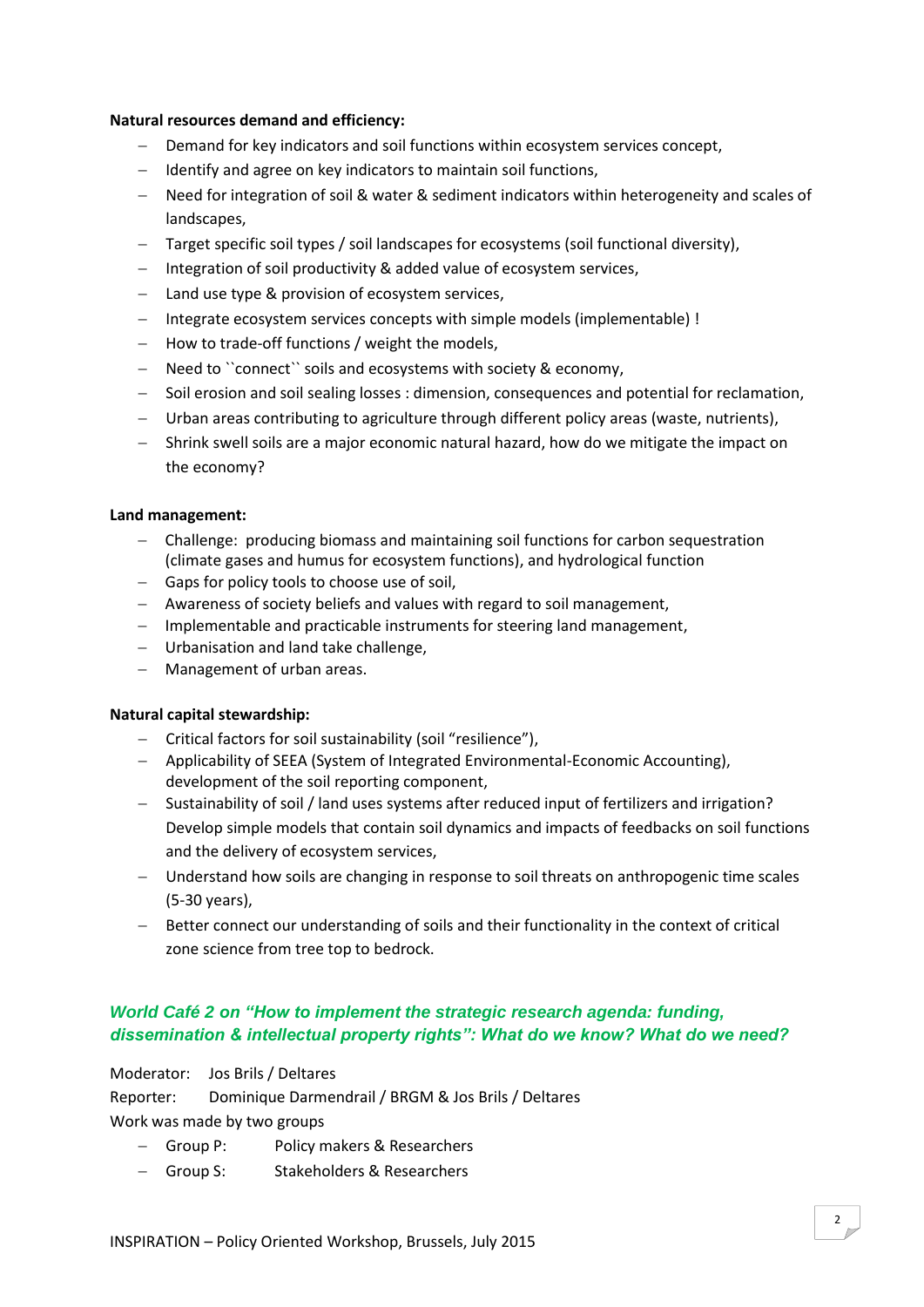#### **Results**

The outcomes are summarized below for each question and on the scanned documents.

#### **1. What is not working properly to date?**

| Group |    | Input                                                                                        |
|-------|----|----------------------------------------------------------------------------------------------|
| P     |    | Policies fragmented and not integrated                                                       |
|       | S  | Too much and too complex EU directives                                                       |
|       | S  | Policies do not connect to reality                                                           |
| P     |    | Connection local > global scales, and vice versa: behavioral change v.s. awareness raising   |
| P     |    | Diverse and competing interests from land-users, hampering integration                       |
| P     |    | Being able to demonstrate added value                                                        |
| P     |    | Enforcement, dialogue and cooperation                                                        |
| P     | S  | Science-Policy Interfacing                                                                   |
| P     | S  | Research stops where it should continue: lack of implementation: huge gap between            |
|       |    | science and practical applicability: in business as well as for policy making/implementation |
|       | S  | Acceptation of innovative solutions for policy making (e.g. MNA, reuse of waste)             |
|       | S  | Disconnect between natural and socio/economic scientists (Science-Science Interfacing)       |
| P     | S  | Existing knowledge not fully exploited: policy makers do not look for state-of-the-art       |
| P     |    | It is not a political attractive topic                                                       |
| P     | S. | Stakeholders (including end-users) engagement                                                |
| P     |    | Loss of experienced scientist/experts due to budget cut-backs                                |
| P     |    | The soil/land-use agenda too much driven by soil scientists                                  |
|       | S  | Static and non-multidisciplinary research (Chines Wall, too sectorial and too technocratic)  |
|       | S  | No natural capital accounting                                                                |
|       | S  | We are not looking 'deep enough': 3D-scale of soil and ground                                |
|       | S  | Lacking RTD budgets                                                                          |

## **2. What is the risk of inaction?**

| Group     |    | Input                                                                                   |  |
|-----------|----|-----------------------------------------------------------------------------------------|--|
| P         |    | Non-use of RTD results leads to a loss of resources/experts                             |  |
| P         | S  | Soil degradation continues > resulting in social impacts and more conflicts             |  |
| P         |    | Loss of competitiveness: EU v.s. USA/Canada                                             |  |
| ${\sf P}$ |    | Loss of available solutions                                                             |  |
| P         | S  | Loss of land (grass, forest etc.) for basic needs: food, drinking water etc.            |  |
|           | S  | Putting our well-being & health at risk                                                 |  |
|           | S  | We are losing things that we don't know that we are losing, I,e, where we might benefit |  |
|           |    | from in future (ecosystem services, business opportunities industry/enterprises, jobs)  |  |
|           | S. | "From an economic perspective we come to a point where natural capital cannot be        |  |
|           |    | substituted by man-made services/products"                                              |  |
| P         |    | Less resilience to change increases risk/vulnerability                                  |  |
|           | S  | Risk is good for GDP                                                                    |  |
| P         | S  | Increase of inequity: outer-urban - agricultural- marginal areas: W/E and N/S           |  |
|           | S  | Losing the support of end-users/stakeholders                                            |  |
|           | S  | Appropriation of the general public / Change of policies: Story telling!                |  |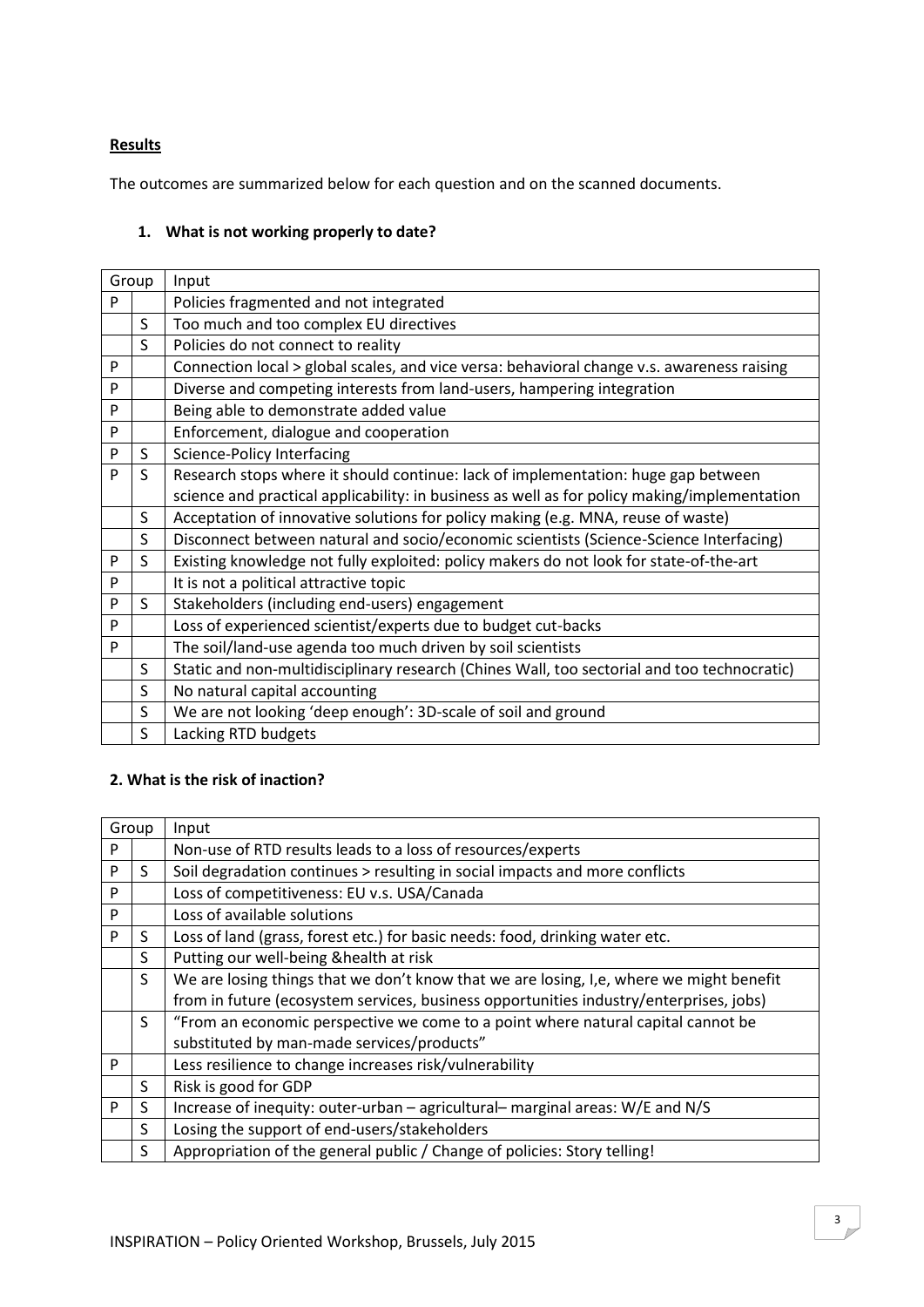#### **3. What to improve?**

| Group |    | Input                                                                                        |  |
|-------|----|----------------------------------------------------------------------------------------------|--|
| P     | S  | Setting more realistic policy targets / policies do not connect to reality                   |  |
| P     |    | Better use of existing policies vs. development of new policies                              |  |
| P     |    | Bridging RTD communities and policy makers / other stakeholders                              |  |
| P     |    | Researchers should be more concerned about implementation (paradigm shift)                   |  |
| P     |    | And should be more concerned about using elsewhere available                                 |  |
| P     | S. | Transition from a sectorial to a holistic approach                                           |  |
| P     |    | Consideration of the developing country's needs (land, export/import)                        |  |
| P     | S  | Show the value of what has been done so far, i.e. demonstrate the results                    |  |
| P     |    | Communication between sectors and different geographical scales                              |  |
| P     |    | Creation of a critical mass of communities/projects                                          |  |
| P     |    | Identify the key levels of actions v.s. ambitions & time scales                              |  |
|       | S  | Shorten the research time frame (from questions identification to creation of value on the   |  |
|       |    | market                                                                                       |  |
|       | S. | More transdisciplinary and multidisciplinary, more holistic, to systemic approach (for doing |  |
|       |    | a better job in policy implementation, better designing of policies)                         |  |
|       | S  | Have a broader perspective: integration and translations for different communities -> more   |  |
|       |    | translators                                                                                  |  |
|       | S  | Provide evidence to support policy goals achievements                                        |  |
|       | S  | Connect soil and subsurface                                                                  |  |
|       | S  | Linking monitoring and modelling (both multidisciplinary) for capturing changes              |  |
|       | S  | From academic, to applied science, to innovation, including innovative management            |  |
|       |    | approach                                                                                     |  |

## **4. Where to start? Q: who should prioritize? Communities of Practices? Stakeholders jointly?**

| Group |    | Input                                                                                  |
|-------|----|----------------------------------------------------------------------------------------|
| P     |    | Demonstration projects                                                                 |
| P     | S. | Telling Stories for different communities: best cases, show added value of RDI         |
| P     |    | Clustering                                                                             |
| P     |    | Involve policy makers in research development                                          |
|       | S  | Understanding motivation of individual end-users and value their systems               |
| P     |    | Identification o x-cutting priorities between JPIs                                     |
| P     |    | Start by easy, shot-term actions for showing the importance of research                |
| P     | S  | Definition of clear goals/objectives i.e. what to achieve and by whom                  |
|       |    | Define smart goals and success factors while identifying the RTD needs                 |
|       | S  | Develop projects from the demand side / Appropriate funding                            |
| P     | S  | Identify the problem owners and other stakeholders if possible since the beginning     |
| P     |    | Identify science-policy translators/ambassadors: we need (ad-hoc) CIS-SPI              |
|       | S  | Funding needed for all phases (from "free", academic research to innovation transfer & |
|       |    | uptake)                                                                                |
|       | S  | Reduce the current "Research development" time frame (several years from the           |
|       |    | identification of the RTD questions to the research contract)                          |
|       | S  | Improve reward mechanisms for scientists                                               |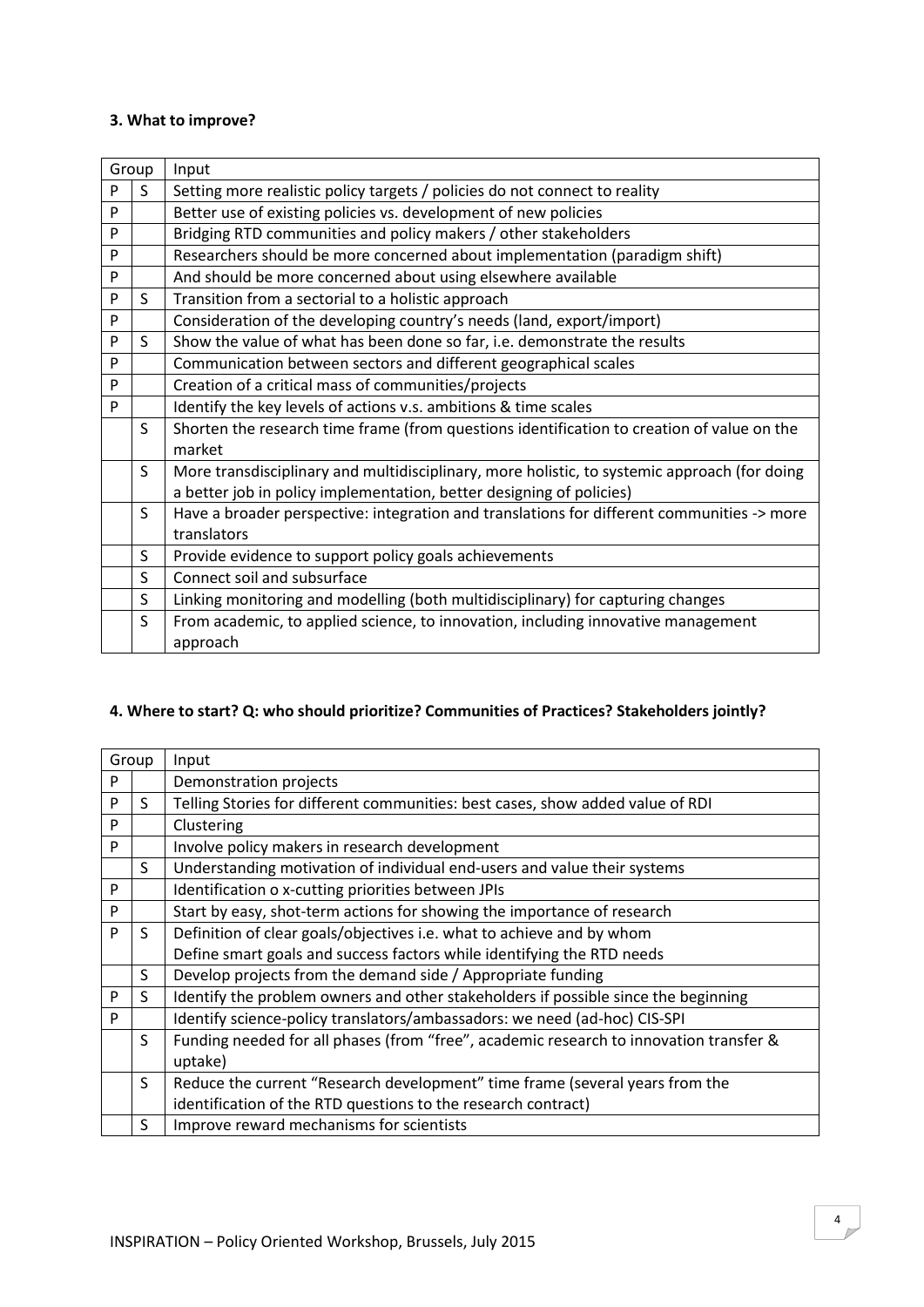#### *World café 3 "Future and Innovative funding"*

Moderator: Dominique DARMENDRAIL Reporter: Dominique DARMENDRAIL Work was made by two groups

- Group A: *MdC, BdB, JB, PN, DG, ED, FM, VG*
- Group B: *PN, AS, PR, EK, EDC, FN, DD, MCD, DtB*

#### **Results**

#### **Solutions - explore leverage effect.**

| Group        |                | Input                                                                                        |  |  |
|--------------|----------------|----------------------------------------------------------------------------------------------|--|--|
|              | $\overline{2}$ | Urgency funding procedure? (eg. Ebola, Volcano dust emissions modelling, ) - Reserve         |  |  |
|              |                | fund?                                                                                        |  |  |
| 1            | $\overline{2}$ | How to finance co-designed projects? Should they compete in a bid?                           |  |  |
| 1            |                | Explore NL green deals model                                                                 |  |  |
|              | $\overline{2}$ | Private – Private financing: need transparency in what is already funded by this mechanism   |  |  |
|              |                | - explore with them what is feasible                                                         |  |  |
|              | $\overline{2}$ | Use part of the "monitoring of environmental performance of CAP actions" for some            |  |  |
|              |                | research on monitoring                                                                       |  |  |
| 1            |                | Finance "energy of activation" of some research needs - securing this resource for acting at |  |  |
|              |                | the right time frame - link to impact assessment, critical mass for convincing funders       |  |  |
|              | $\overline{2}$ | Tax rebate for research funding (like for charities)                                         |  |  |
| $\mathbf{1}$ |                | FPA - no additional administrative burdens                                                   |  |  |
| $\mathbf{1}$ |                | Article 185 project: connecting regional needs with research funding - too long for the      |  |  |
|              |                | moment                                                                                       |  |  |
| 1            | $\overline{2}$ | Crowd sourcing for research : for funding small / individual organisations                   |  |  |
| 1            | $\overline{2}$ | Innov Fund (EIB) newly proposed - to be investigated                                         |  |  |
| $\mathbf{1}$ | 2              | Natural Capital financing capacity (EIB) - Newly proposed - to be investigated               |  |  |

#### *World café 4 on "Barriers and challenges for funding research in soil and land"*

Moderator: Stephan BARKTE

Reporter: Stephan BARKTE

Work was made by two groups

- Group 1: AS, PR, EK, EDC, FN, MCD, DtB
- Group 2: MdC, BdB, JB, DG, ED, FM, VG, DR

The two sessions are attached in pdf (Scan of the 2 sessions)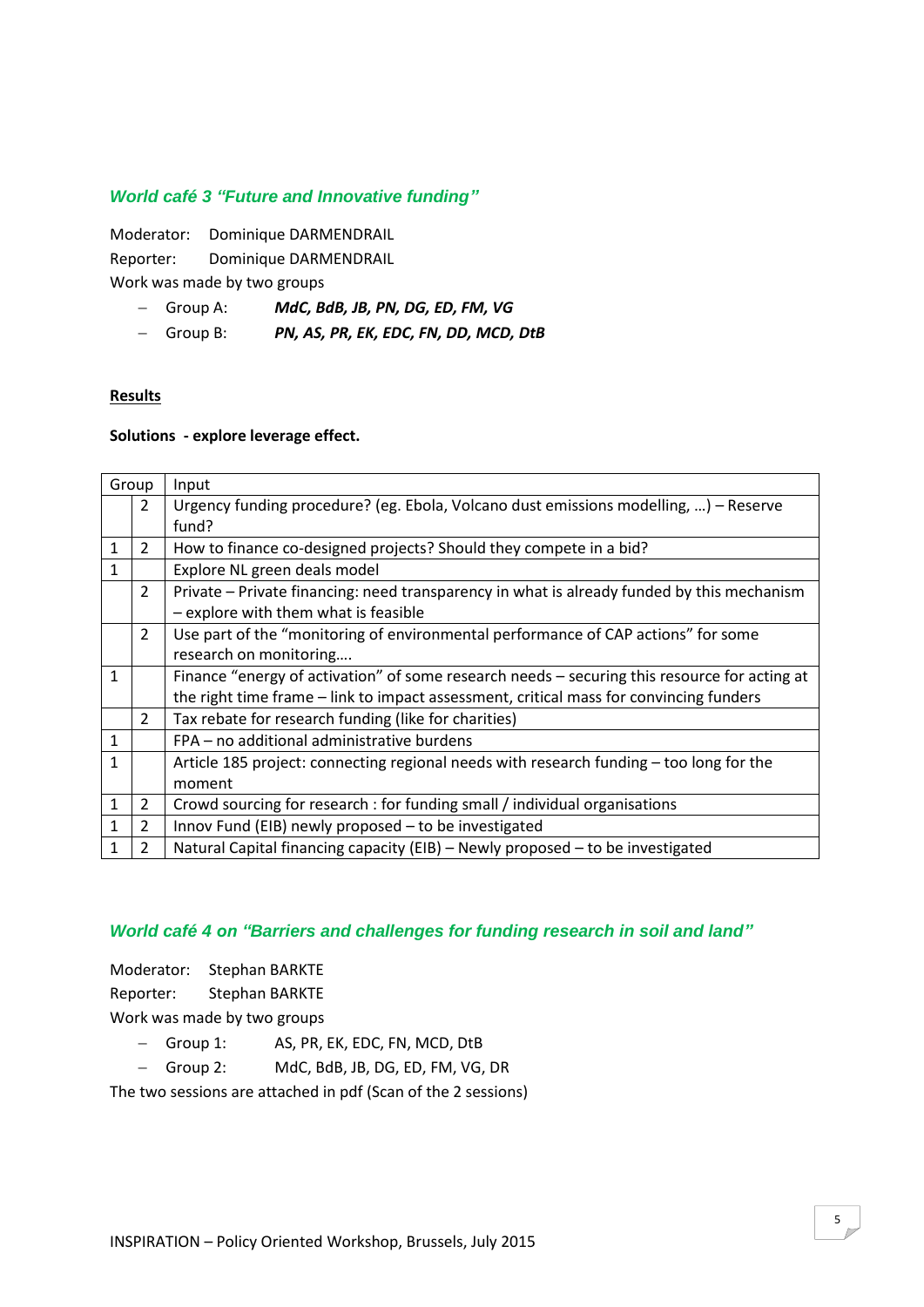#### **Results**

The sessions were based on a brain-storming format. The summary below presents the issues that were highlighted as the most important by the participants:

- Research should "**not reinvent the wheel**" available research results should be used and funding instruments should allow for a sufficient screening phase in new projects.
- **Diversification of the funding system is a problem**. There are competing contexts and priorities reflecting competing interests (inside the topic of land/soil and related to other topics), differences in time lines (formulation and availability of solutions), missing pooling options. A key challenge is the design of integrated funding schemes that enable integrated research.
- Too less integration of different university/institutions/policy makers trans- and interdisciplinarity does not fit into a "silo thinking". Therefore, more **integrative and holistic research is needed which is solution oriented**. So far, such approaches have not been valued high by evaluators, which often have disciplinary expertise and are not the problem owners. The structure of **funding evaluation has to be revised** so that next to disciplinary excellence more strongly a consideration and judgment of the potential of research to create integrated solutions is assessed. There is clearly a trade-off between applied and fundamental research which should be addressed pro-actively.
- Research has to care about presenting the outputs and relevance of their research outcomes in order to showcase where/how research contributes to the solution of societal challenges. There is a **need for mechanisms/institutions to encourage the transfer of research to practice**.
- **Soil and land management research topics** are competing with other topics. Experts stated that there is not enough awareness about their meaning and hence that priority for the topic is not as high as it needs to be. Some said, there is an **insufficient lobbying** for the crucial topic. There is also a need to show the relevance of the research more clearly. Additionally, there is a need for clear products.

#### *List of existing SRA*

| Water JPI                  | Has a Strategic Research Agenda, which is<br>currently under revision. Version 2.0 to be |
|----------------------------|------------------------------------------------------------------------------------------|
|                            | finalized by end of this year                                                            |
| <b>JPI URBAN Europe</b>    | publish their own research agenda; set up new                                            |
|                            | platforms                                                                                |
| <b>JPI FACCE</b>           | Launch a SRA on food security and agriculture.                                           |
|                            | Launch a workshop for join programs                                                      |
| Ministry of Environment NL | Already drew up a strategic agenda which is                                              |
|                            | under re-writing                                                                         |
| <b>DG Environment</b>      | Many project have been conducted on soil, soil                                           |
|                            | contamination, they are working on a new soil                                            |
|                            | initiative.                                                                              |

Participants were invited to inform INSPIRATION of existing SRA.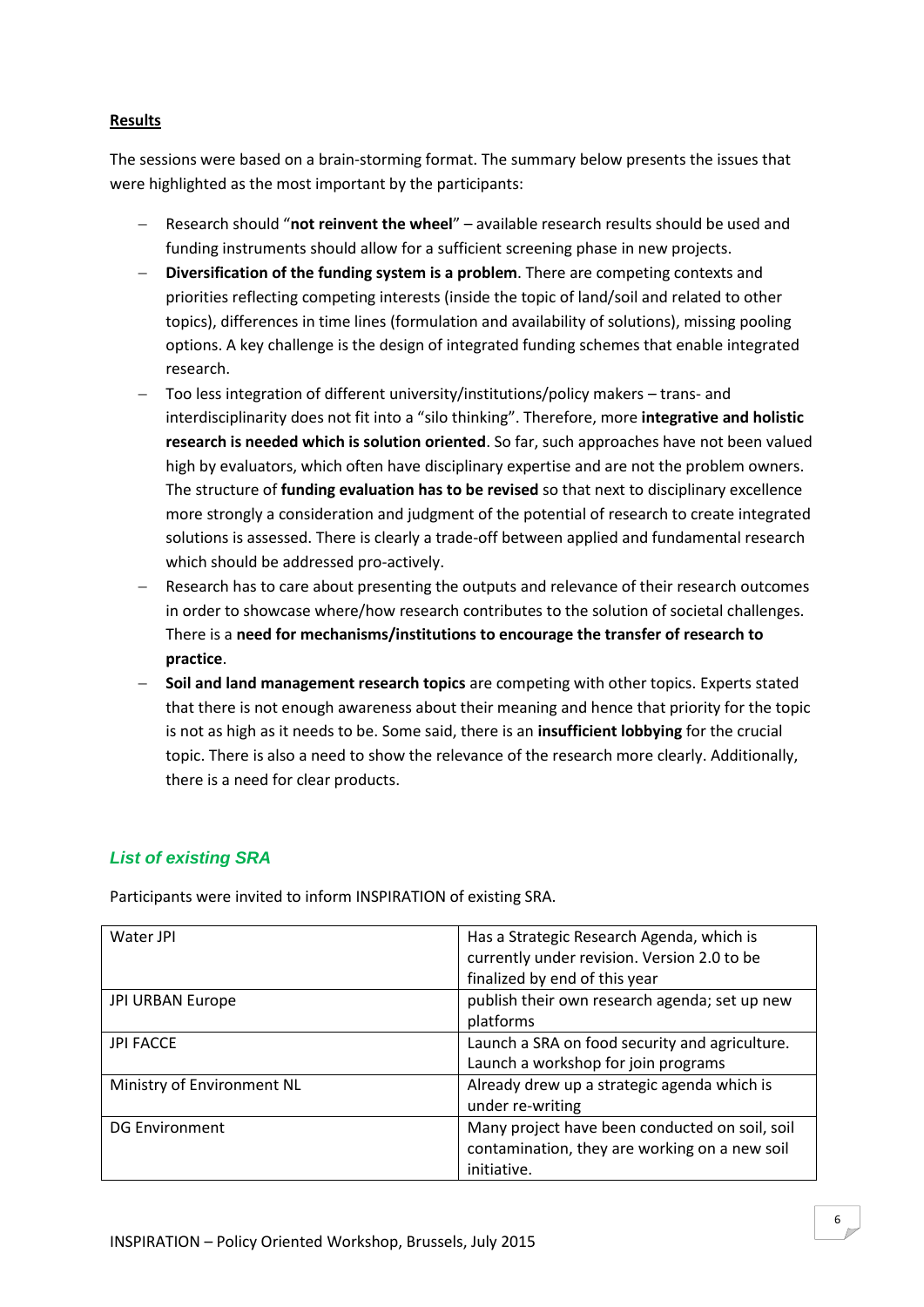#### *List of relevant reports / initiatives*

Participants were also invited to inform of existing reports / actions linked to INSPIRATION.

- DG Env study on legal framework for soil threat vs. protection policies (due in 2015)
- Soil Science Society (25 priorities areas)
- Common cause handbook (values frames) from established by 14 UK NGOs in global issues
- SEEA (UN system of economic & environmental accounting): soil research needs
- Recommendations from road testing "triggers values" for assessing site specific soil quality
- $-$  Knowledge agenda for soil subsurface  $-$  NL
- CIRIA C733 asbestos in soil recommendations UK
- ES-KTN soil meeting (Anne Miller, 2011) UK
- ACATECH transnational issues (?)
- Frontiers in soil science reports UK
- Kirkham's Legacy and contemporary challenges in soil physics research UK